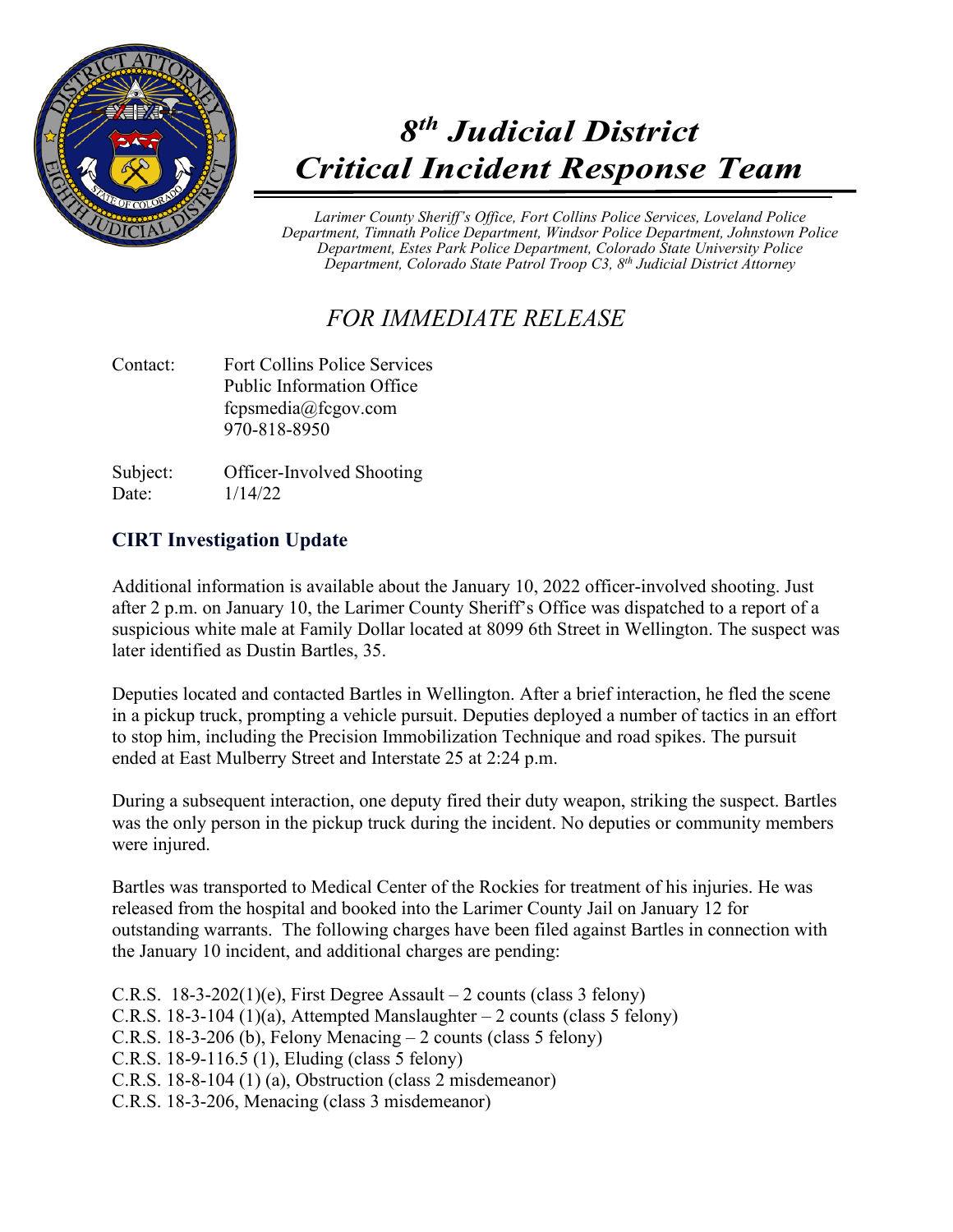Bond was set at \$50,000 cash only. Anyone who witnessed this pursuit, particularly on Mountain Vista Drive or at the termination point at Mulberry Street and Interstate 25, is asked to contact investigators. A map of the travel path is attached. People with information can email tipsline@fcgov.com or call 970-416-2825.

The Eighth Judicial Critical Incident Response Team investigation is active and ongoing. CIRT detectives are continuing to gather information, interview witnesses, and process evidence. No further information will be released until the necessary follow up has been completed and the case has been presented to the District Attorney.

All charges are simply an accusation by law enforcement officers, and all parties must be presumed innocent until proven guilty in court.



## ###CIRT###